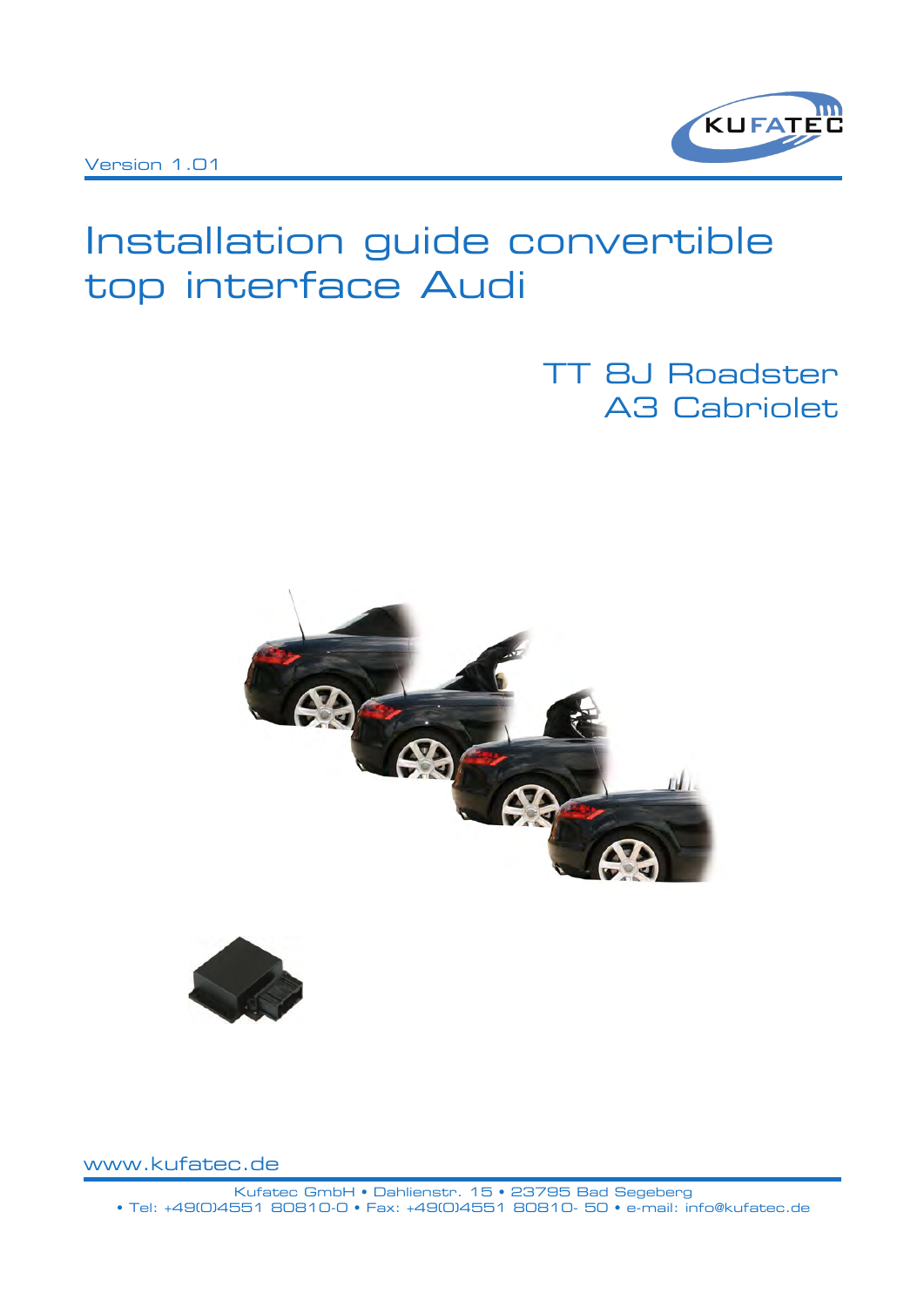

# **Convertible top interface**

- Convenient interior (one-Touch) operation Control with the remote Fully automated opening and closing.
- Operate while driving up to the pace of 60 km/h (50 km/h to 60 km/h).
- Indication of opening and closing convertible top by flashing indicators (optional).

#### **Safety - Comfort - Operation**

- "Remote On" + "Interior button Off": Cancel of an already started operation (started by remote) by turning on/off the ignition.
- "Remote Off" + "Interior button On": Cancel of an already started operation (started by interior button) by turning on/off the ignition.
- "Remote On" + "Interior button On":

 Operation don't get affected by turning on/off the ignition. The already started operation will be completly finished. Furtheremore by using the interior button as well as turning off the ignition and leaving the car - the vehicle will lock automatically after closing the convertible top.

- Keeping of all regular safty features.
- Easy installation, no cutting of wirings necessary.
- Usage of original connectors.

### Scope of delivery

- Cabrio Comfort Interface
- Wiring
- 2 X connector
- Manual

#### Installation equipment

For the installation of the interface you will need tools as follows:

- Screwdriver (small)
- Socket key 10
- Soldering station
- Tape

### **Note - BEFORE Installation**

• Please disconnect the battery.

### **Note - AFTER Installation**

• Please delete errors in control unit for auto roof.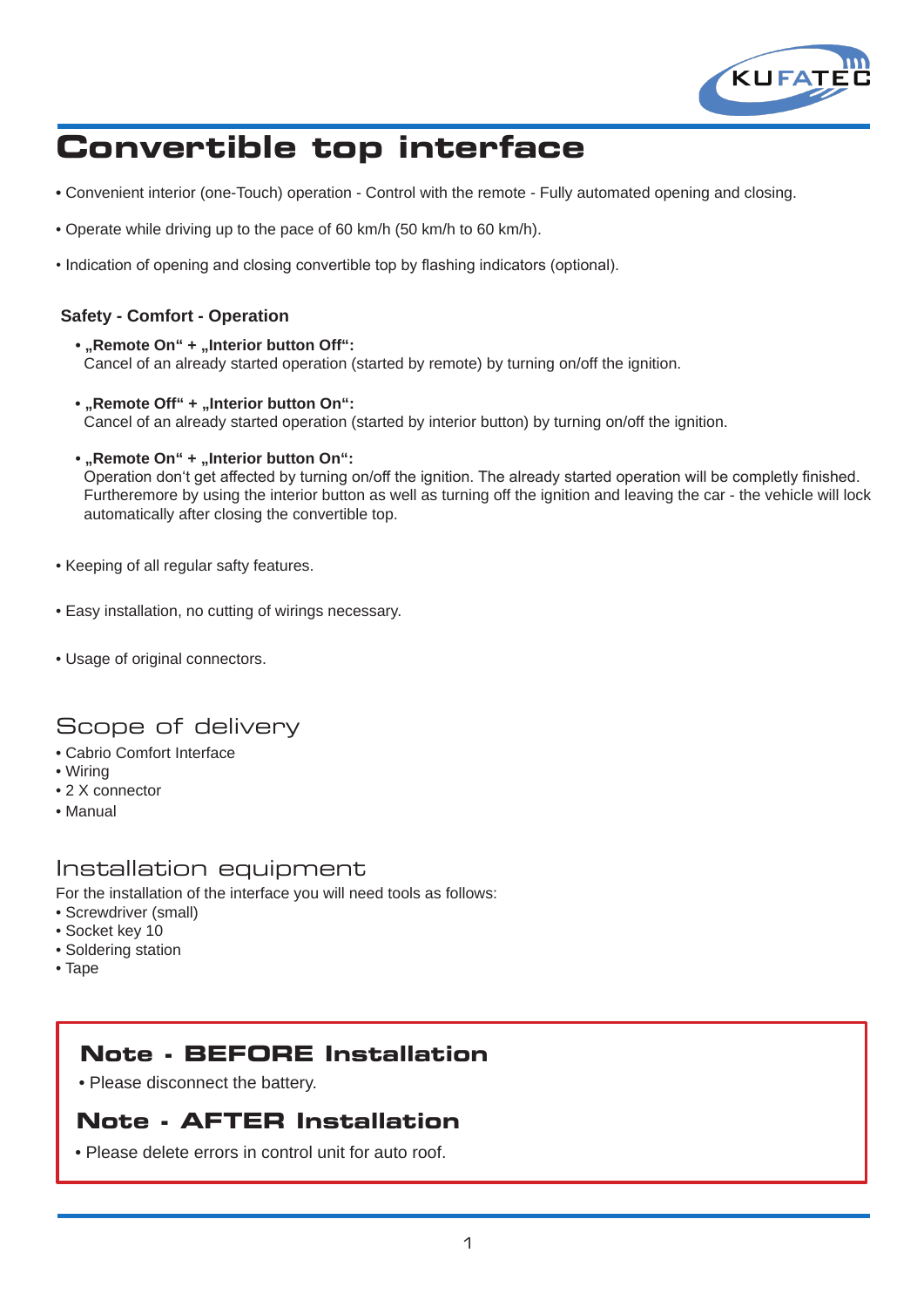

## Specifications Interface

| Power supply     | $\overline{\phantom{0}}$ | 12Volt (8 - 15 Volt) |
|------------------|--------------------------|----------------------|
| Power input      | $\overline{\phantom{a}}$ | 90 mA                |
| Standby current  | $\overline{\phantom{a}}$ | $< 0.03$ mA          |
| Dimensions in mm | $\overline{\phantom{a}}$ | 54 x 45 x 22         |

### **Delivery status wirng**

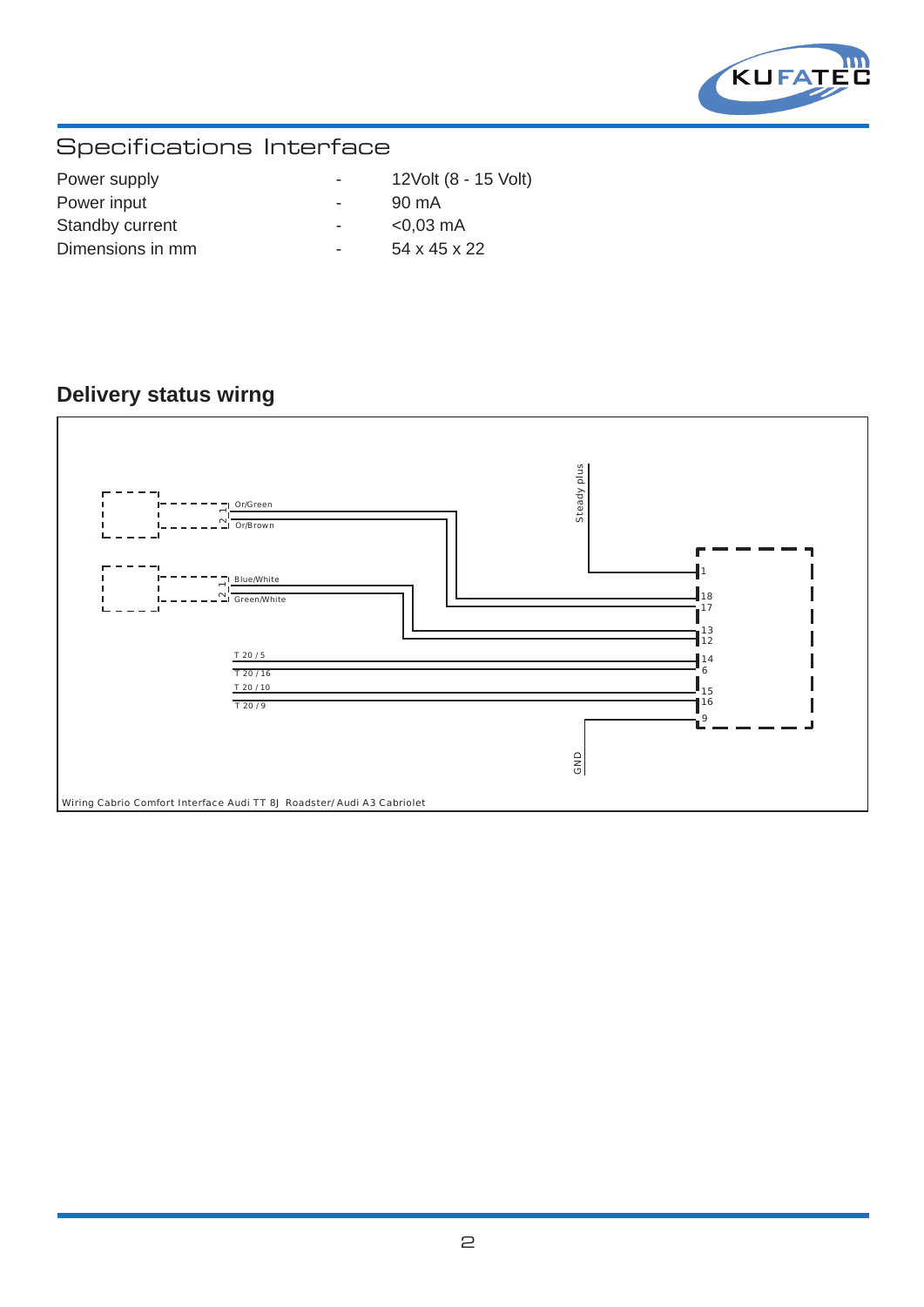

## **safety Instructions**

#### Congratulations to your new Convertible top Interface. Thank you for choosing a product of Kufatec GmbH.

Please take note that the installation can only be done by vehicles which are using a 12V battery. In particular trucks, all-terrain vehicles and commercial diesel cars including taxis are running often with 24V batteries and an installationis not possible in these kind of vehicles.

Before starting the installation the battery of the vehicle has to be disconnected!

Take care to ensure no devices are affected or damaged that are relevant to security or safe operation of the vehicle.

This unit is only for use in the following vehicles. Only connections described within this instruction guide are allowed or required to use for installation.

For damage impact caused by faulty installation, unsuitable connections inappropriate vehicles Kufatec GmbH assumes no liability.

We advise you that these units process datas out of the CAN - protocol from the vehicle. As the supplier of this device we don't know the overall system you are working with. If our device causes damage due to other changes made by to the vehicle Kufatec GmbH assumes no liability.

If the car manufaturer's don't agree with the installation of our device by reason of warranty the Kufatec GmbH assumes no liability. Please check conditions and warranty before you begin the installation.

Kufatec GmbH supplier reserves the right to change the device specifications without notice.

**The interface doesn't inclued a clamping protection. The user has to look after objects as well as people (in particular children) during the closing process. It is essential to watch the opening and closing process all the time. In case of peoples too close you are able to stop the process by pushing the remote button as well as the interior button again. If our device causes damage due to ignore these safty instructions the Kufatec GmbH assumes no liability.**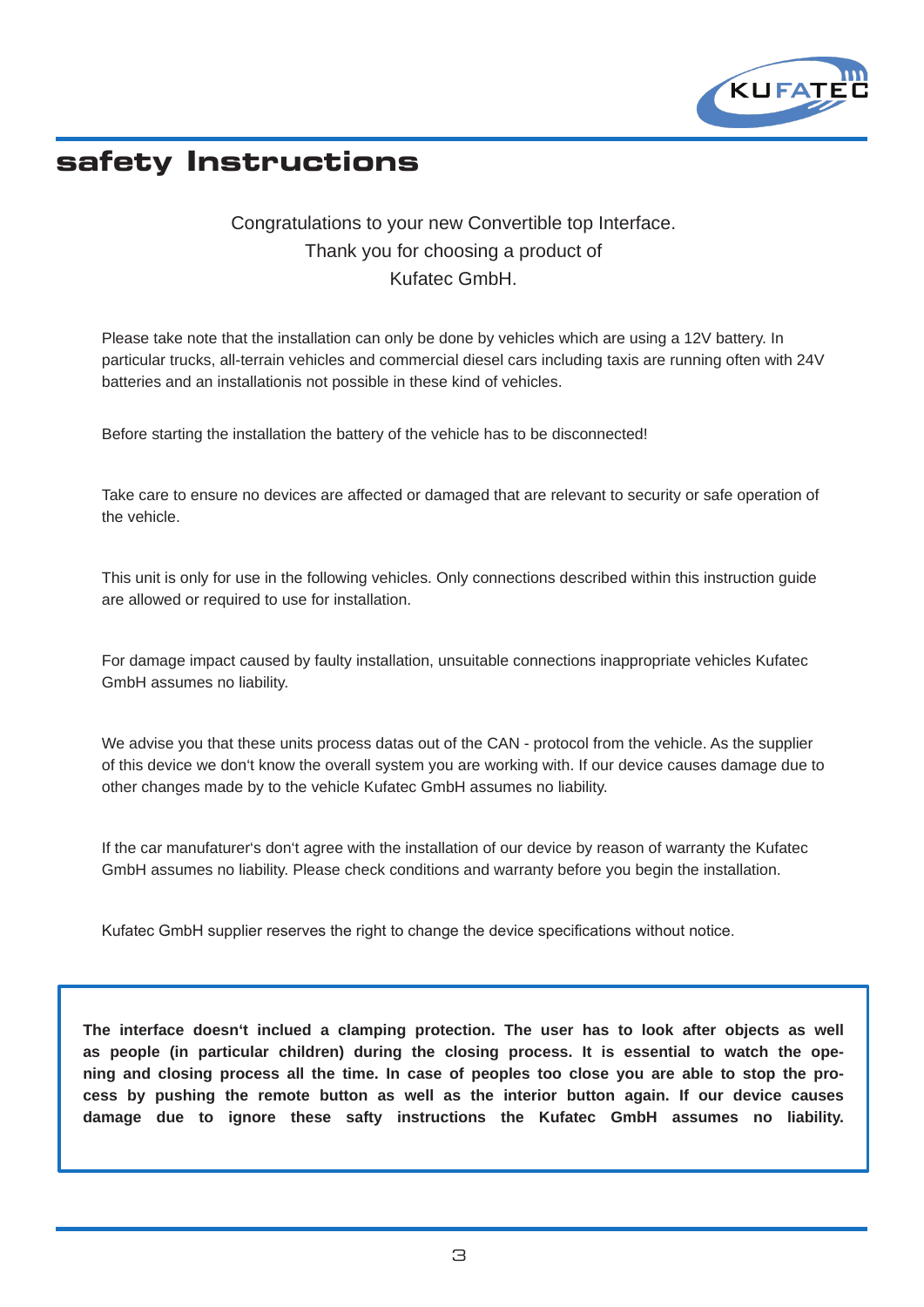

All necessary connections have to be done at the control unit for the convertible top of the specific vehicle. The control unit is located on different locations within the vehicle.

### **Location Audi TT 8J**

The controlunit is located underneath the trunk cover on the right hand side. Please remove the trunk cover shown on image 1. Please remove all items like breakdown triangle and so on. Furtheremore take the control unit for auto roof out of its place (Image 2). Disconnect the connectors shon on image 2.





Please remove the trunk basement on the right hand side shown on image 3. Now you can ideal reach the connections for installation (Image 4).

**Note:** Please be gentle by removing the trunk basement. It will brake easily.





### **Location Audi A3 Cabriolet**

The controlunit is located behind the cover of the trunk on the left hand side (image 5). Please remove the cover and loose the screws of the control unit (image 6). Remove the control unit and disconnect the connectors shon on image 7.





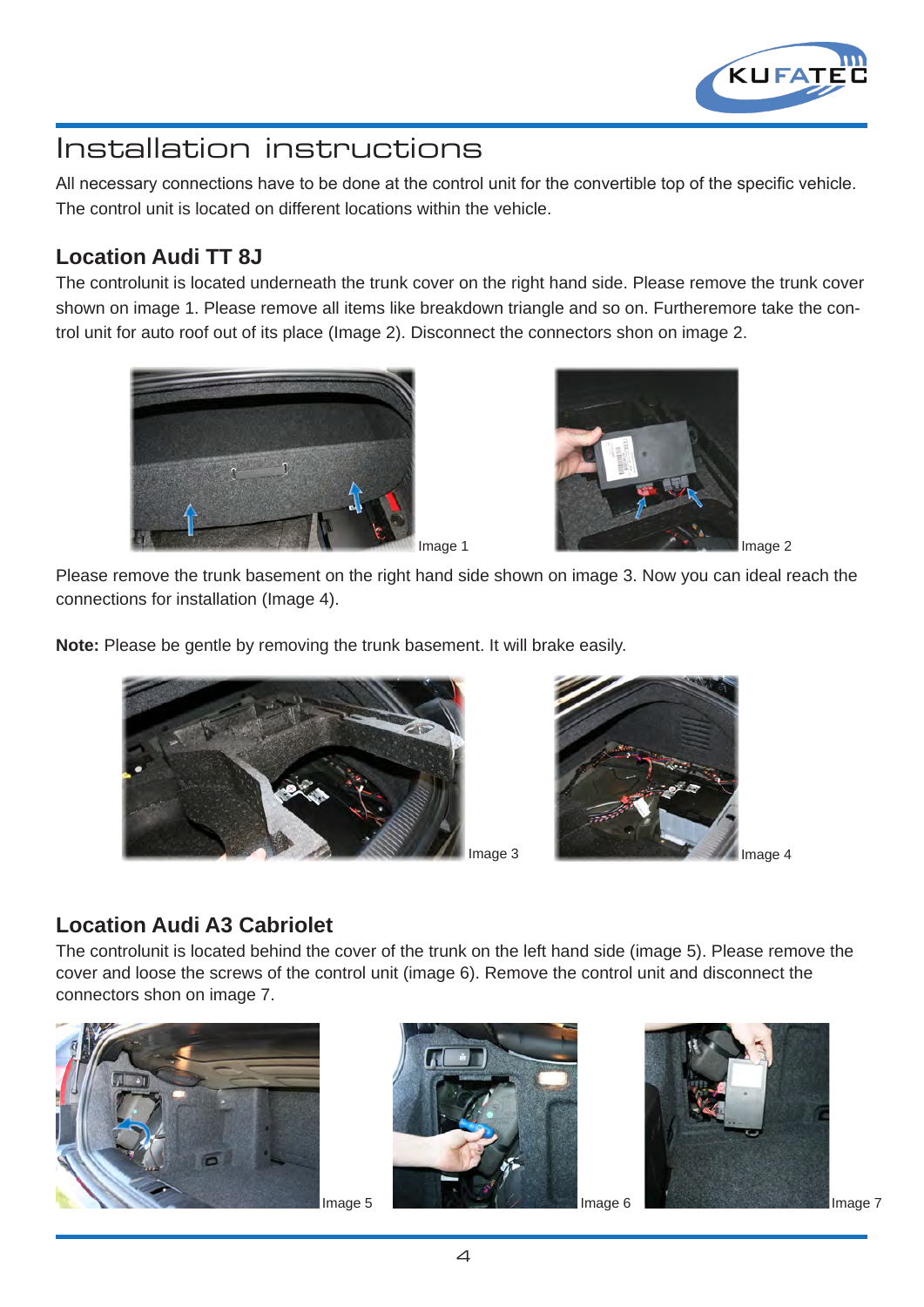

Please remove the housing of the 20-pole red connector. Please push the lock on the back of the connector shown on image 8 and remove the housing (Image 9).





Please remove the **Orange/Brown** wire (PIN 10) and put it into **chamber 2** of the delivered 2-pole connector (Image 11). Please remove the **Orange/Green** wire (PIN 9) and put it into **chamber 1** of the delivered 2-pole connector (Image 12).



mage 10





Image 12

Please remove the **Blue/White** wire (PIN 16) and put it into **chamber 1** of the delivered 2-pole connector (Image 14). Please remove the **Green/White** wire (PIN 5) and put it into **chamber 2** of the delivered 2-pole connector (Image 12).





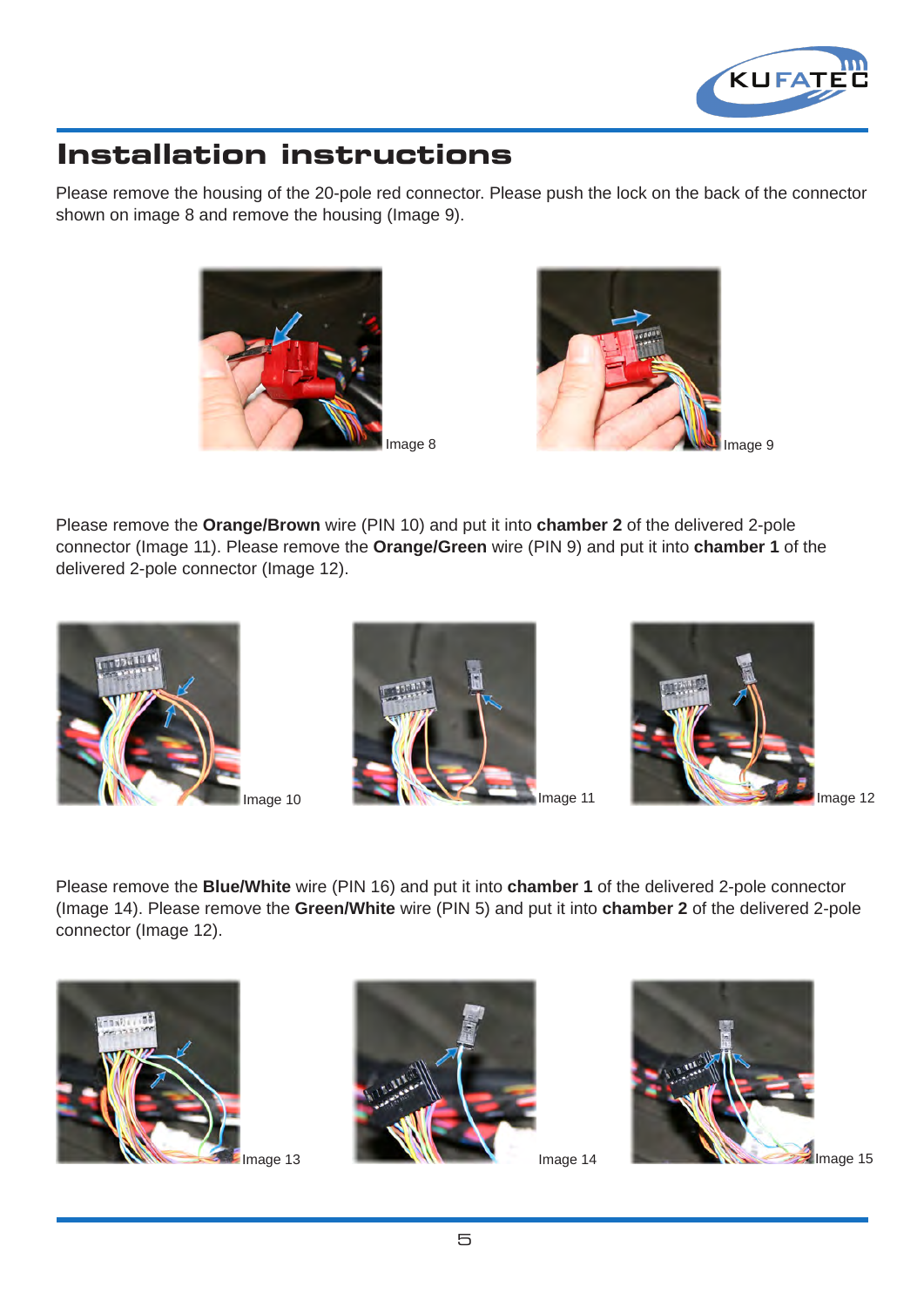

After proceeding image 10 to 15 you should have created the specific connections showing on image 16. Please make sure you removed the right **4** cables and check once again with the following sheme.

| Orange/Brown      | _  | <b>PIN 10</b>    |  |
|-------------------|----|------------------|--|
| Orange/Green      | -- | PIN <sub>9</sub> |  |
| <b>Blue/White</b> | -- | <b>PIN 16</b>    |  |
| Green/White       | _  | <b>PIN 5</b>     |  |

The just created 2-pole connections (Image 16) needs to be connected with the 2-pole connectors (male) comming from the delivered wiring. Please follow the colour information printed on the end of the wires. Please put the identical colours together (Image 17).





Now you need to put in the **4** wires comming from the delivered wiring into the original connector where you removed the wires before (Image 18). Please follow the printed information on each wire. For example **"T20/9**" means you need to put the cable into the 20-pole connector to PIN 9 (Image 19).

Please complete the same procedure for the other wirings. Make sure the pin's lock in place correctly. After finish all 4 wires you can put the connector back to it's source.

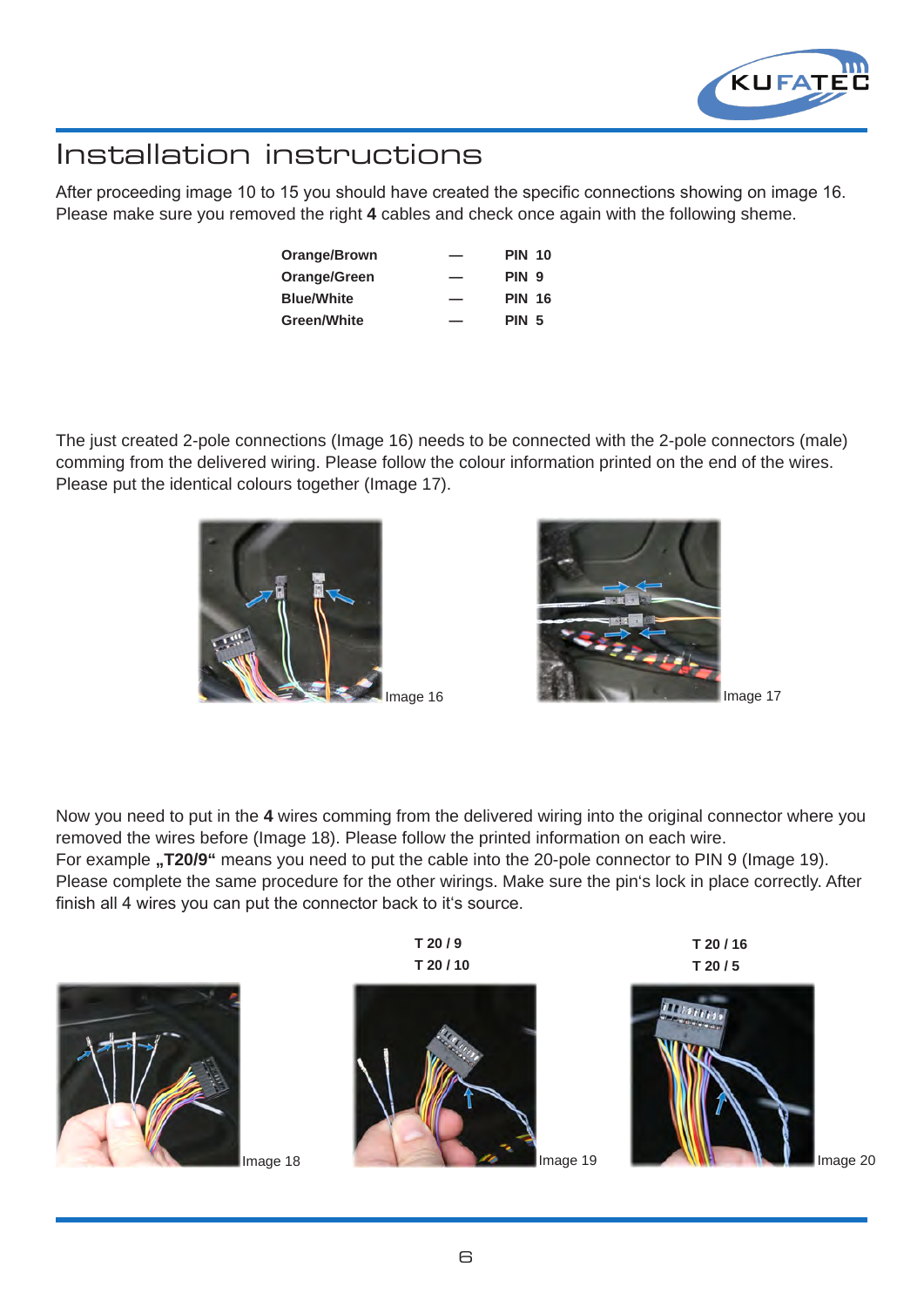

Please connect the ground wire to the ground point of the vehicle (Image 21, 22).



You need to connect the power supply wire to the big **Red/Gray** (steady plus) wire shown on image 19. In order to achieve a proper connection we recommend a new connection by soldering. It is essential to tape the soldering point after connecting.



The installation has been finished.

Find a suitable position (underneath the control unit) for the interface. Check all wires and connections again.

Before installing the removed components please check the operations of the interface.